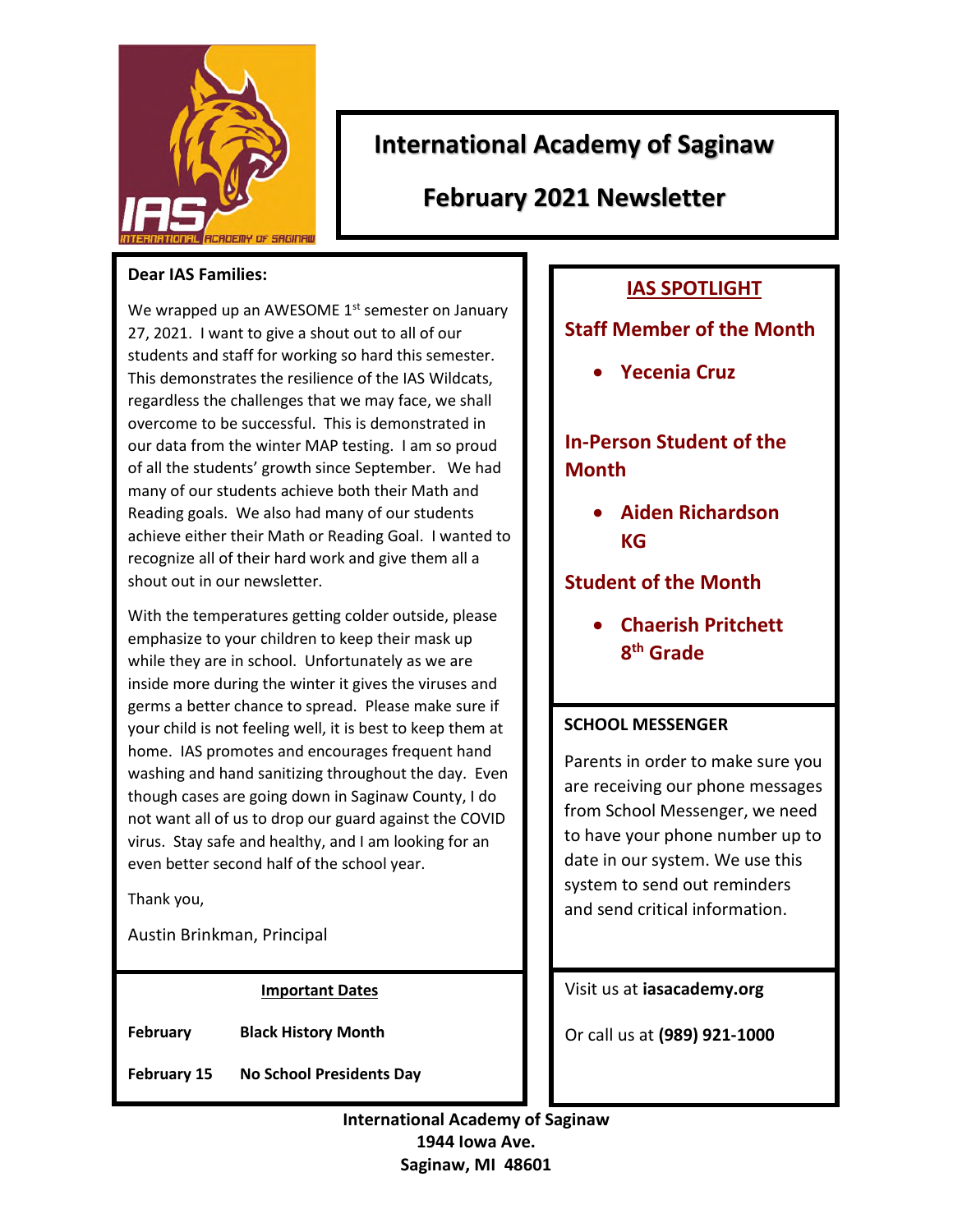### **Celebrating Black History Month**

#### **Who Started Black History Month?**

Carter G. Woodson, known as the "Father of Black History," is credited with developing Black History Month. Woodson, whose parents were enslaved, was an author, historian and the second African American to earn a PhD at Harvard University.

**Why is Black History Month in February?**  Woodson chose the second week of February to coincide with the birthdays of Frederick Douglass, a famed abolitionist who escaped from slavery, and President Abraham Lincoln, who formally abolished slavery.

#### **3 rd Grade Science By Ms. Bradley**

This month in science, our 3rd graders became Paleontologists and began a several week study on fossils! We discussed what we already knew about fossils, and what more we wanted to know about them. These eager researchers then completed a Fossils Web Quest, where they watched videos and researched fossils online to discover the different types: body and trace fossils. They also learned how old one of these items has to be to be called a fossil. We are excited to continue our search and find out what more we can learn about dinosaurs from the past!



**Pic Above:** Rodney Turner III working on the Web Quest

#### **New Staff Members**

IAS would like to welcome **Justen Self**, **Todd'Nita**  Taylor, and Caleb Huegel to our staff for 2<sup>nd</sup> Semester. Justen Self will be taking over the 5<sup>th</sup> grade and teaching Intervention Math for 6-8 grades. Todd'Nita is a recent graduate, of my alma mater Ferris State University. She will be working as a building para professional. Finally, Caleb Huegel will be working as our part-time night custodian.

#### **SKYWARD Student/Family Access**

You can now access all of your students grades and attendance through SKYWARD. The link to access the student/family access is on our schools website **iasacademy.org**.

You will need to select the **parent portal** option at the top of the webpage, to gain access to the **SKYWARD link**. When the log in page appears there is a drop down box below the username and password box that you will need to select **family/student access**.

Log in name is the first 5 letters of your last name, first 3 letters of first name, then add 3 zeros. If you have not yet done so, please call IAS (989) 921-1000 or contact your student's teacher for your SKYWARD password  $ID#$ .

#### **Attendance**

Attendance and participation is critical for your child's virtual learning experience. Please make sure your student is logging into **every class each day**. Attendance is taken each period for all classes. It is important that your student is having meaningful 2 way communications with their teachers.

In addition to attendance, a student should have a quiet distraction free environment to focus on the learning for that day. Please feel free to contact your child's teacher if you have questions about the online learning process. If you need email passwords reset, please call IAS at **(989) 921-1000.**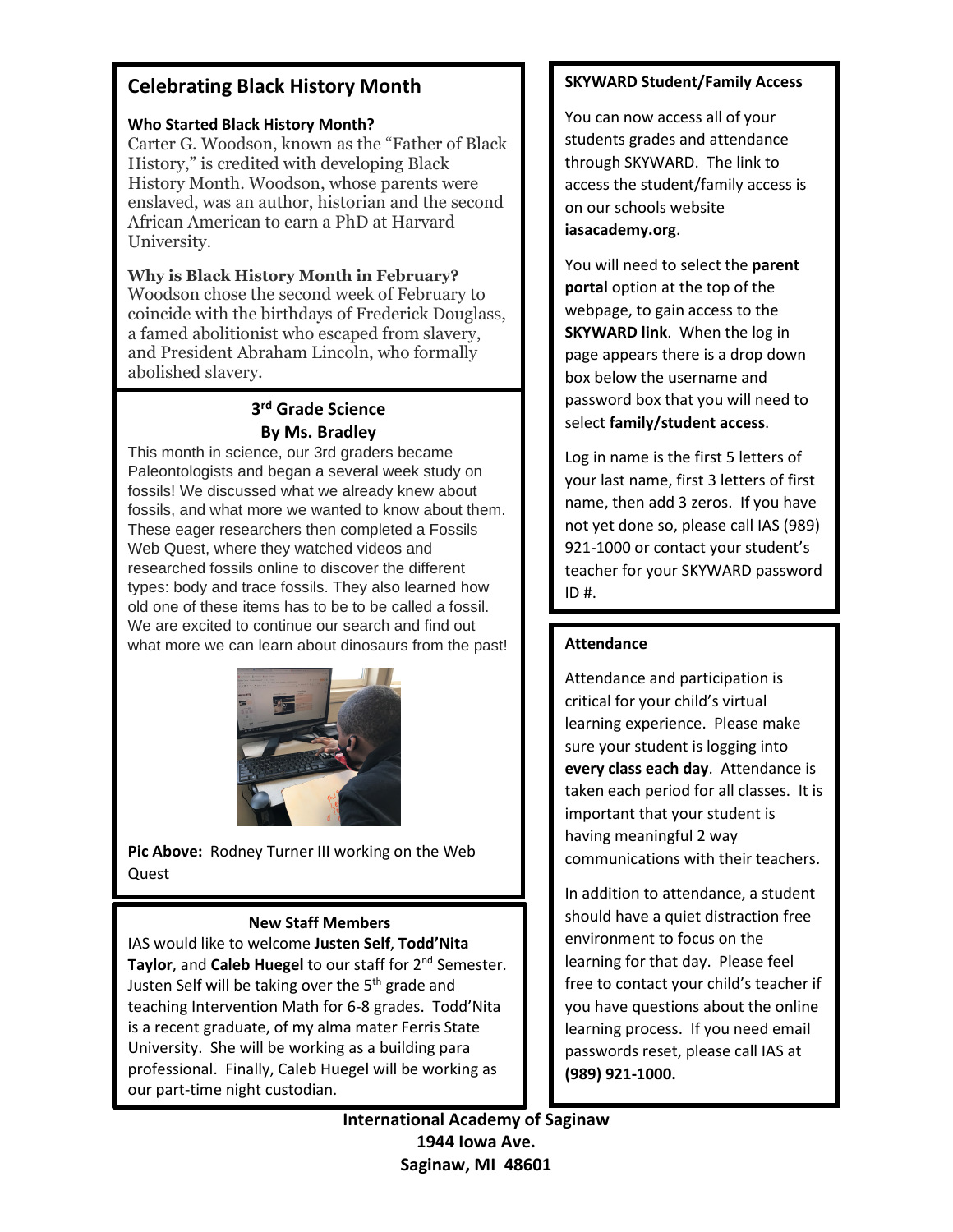**AWESOME JOB**, to all of our students who made their winter 2021 **MAP Goals!** I want to recognize all of the students who worked very hard to achieve their goals. This is no small task and this demonstrates the extreme hard-work our teachers and student are putting for this year!

### **These students met BOTH their Math and**

**Reading winter Goals.** 

- **Damien Caffey**
- **Sunii Caffey**
- **Ah'Brielle Clayton**
- **Malina Culberson**
- **London Evans**
- **Savannah Ezell**
- **Carter Gonzales**
- **Tierney Hardy**
- **Carter Hudson**
- **Hope Jacklin**
- **Bryan Jackson**
- **Promyse Jones**
- **Sa'Riyah Jones**
- **EllieMay Kahabka**
- **Breonna Kellogg**
- **Brayden LaRoque**
- **Gregg (Bryce) Lewis**
- **Tavonna Liles-Walton**
- **Tavonnie Liles-Walton**
- **Lauryn Mackie**
- **Passion Pendleton**
- **Aiden Richardson**
- **Malaysia Reed**
- **London Thomas**
- **April Torres**
- **•** Serenity Vine
- **D'Andre Wiley**
- **Sydney Woods**



### **These students met their winter Math Goals.**

- Marcus Baker
- Braylen Brewer
- Ahijah Eichelberger
- De'Leon Finch
- Antonio Gonzales
- Lakari Hardister
- Janyia Howard
- Ciane Jackson
- Joshua Johnson
- Issis Love
- Aaliyah Martinez
- Channen McCleave
- Amariona Murray
- Nevaeh Nickleberry
- Estrella Ortega
- Ja'Miya Payne
- Paris Teague
- Rodney Turner III
- Ky'Lise Vine
- Layla West
- Jayden Williams

#### **These students met their winter Reading Goals.**

- Shavez Baker
- Majyi Bates
- Sa'Mar Caffey
- LaOshee Carpenter
- Chris Collins
- Khalil Cooper
- Ta'raji Deberry
- Sariah Kellogg
- Yohannes Kindred
- Janiya Long
- Craig McAdams Jr.
- Braxton Mercino
- Rosita Ortega
- Brian Patrick
- Brooklynn Patrick
- R'Mani Pierson
- Chaerish Pritchett
- DeArius Reid
- Siy'Aerah Reid
- Char'Lay Teague